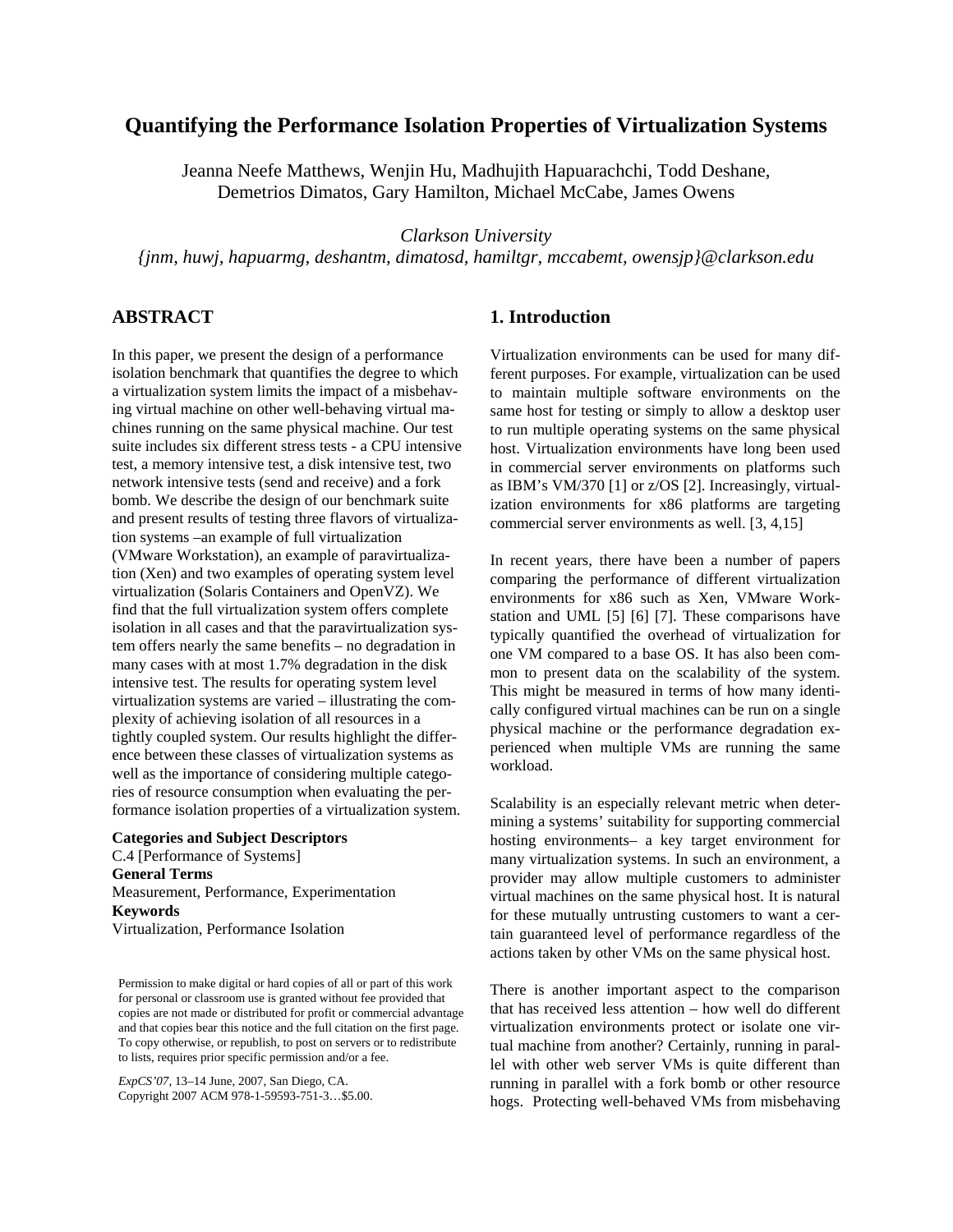VMs is an important feature of virtualization systems, especially when used in a commercial hosting environment. The degree of performance isolation can also vary substantially with the type of "misbehavior". A virtualization system may isolate the impact of a CPU hog but not isolate the impact of a network hog.

There are several major types of virtualization systems including full virtualization, paravirtualization and operating system level virtualization. In full virtualization, the interface provided by the virtualization system is the same as the actual physical hardware. This allows unmodified operating system binaries to run as guests in a virtual machine. In paravirtualization, targeted changes are made in the hardware interface presented to a virtual machine to avoid some features that are difficult or expensive to virtualize. This requires that modifications be made in the operating system to deal with this modified hardware interface. In operating system level virtualization, guest virtual machines are actually processes running within a general-purpose operating system that has been modified to provide separate name spaces such that guests appear to be separate machines.

In operating system level virtualization, all guests share the same operating system as the base machine. Thus by definition, operating system level virtualization systems do not support the ability to run virtual machines with many different operating systems on the same physical machine. In many environments, this support for software heterogeneity is a key motivation to use a virtualization system. For example, maintaining a Windows XP VM and a Windows Vista VM and a RedHat Linux VM and a SUSE Linux VM to reduce the hardware requirements for testing software that runs on many platforms.

In this paper, we present the design of a performance isolation benchmark and use it to examine three virtualization environments – an example of full virtualization (VMware Workstation), an example of paravirtualization (Xen) and two examples of operating system level virtualization (Solaris Containers and OpenVZ). In Section 2, we describe our performance isolation benchmark suite and in Section 3, we describe the results we obtain using our benchmark suite to test the performance isolation characteristics of Xen, VMware Workstation, OpenVZ and Solaris Containers.

## **2. A Performance Isolation Benchmark Suite**

To quantify the performance isolation of a virtualization system, we designed a test suite including six different stress tests – a CPU intensive test, a memory intensive test, a disk intensive test, two network intensive tests (send and receive) and a fork bomb.

To perform each test, we start a set of well-behaving virtual machines on the same physical machine. In our testing, we used web server virtual machines as an example of an important class of service VMs that might typically be deployed in a production environment.

We establish a baseline response time for this baseline configuration and then we introduce a stress test into one of the virtual machines. We quantify the performance degradation on both the misbehaving and wellbehaved VMs.

In our testing, we used response time as reported by the SPECweb benchmark as the performance metric of interest. However, our stress test suite could be used in any production environment to assess the impact on other metrics of interest for the services running in the systems' virtual machines.

We are providing the source code for each of our stress tests along with instructions for compiling and running each one at http://www.clarkson.edu/class/cs644/isolation/. The archive file containing the test suite also contains a variety of scripts we found useful in running the tests.

Table 1 summarizes the actions taken by each test.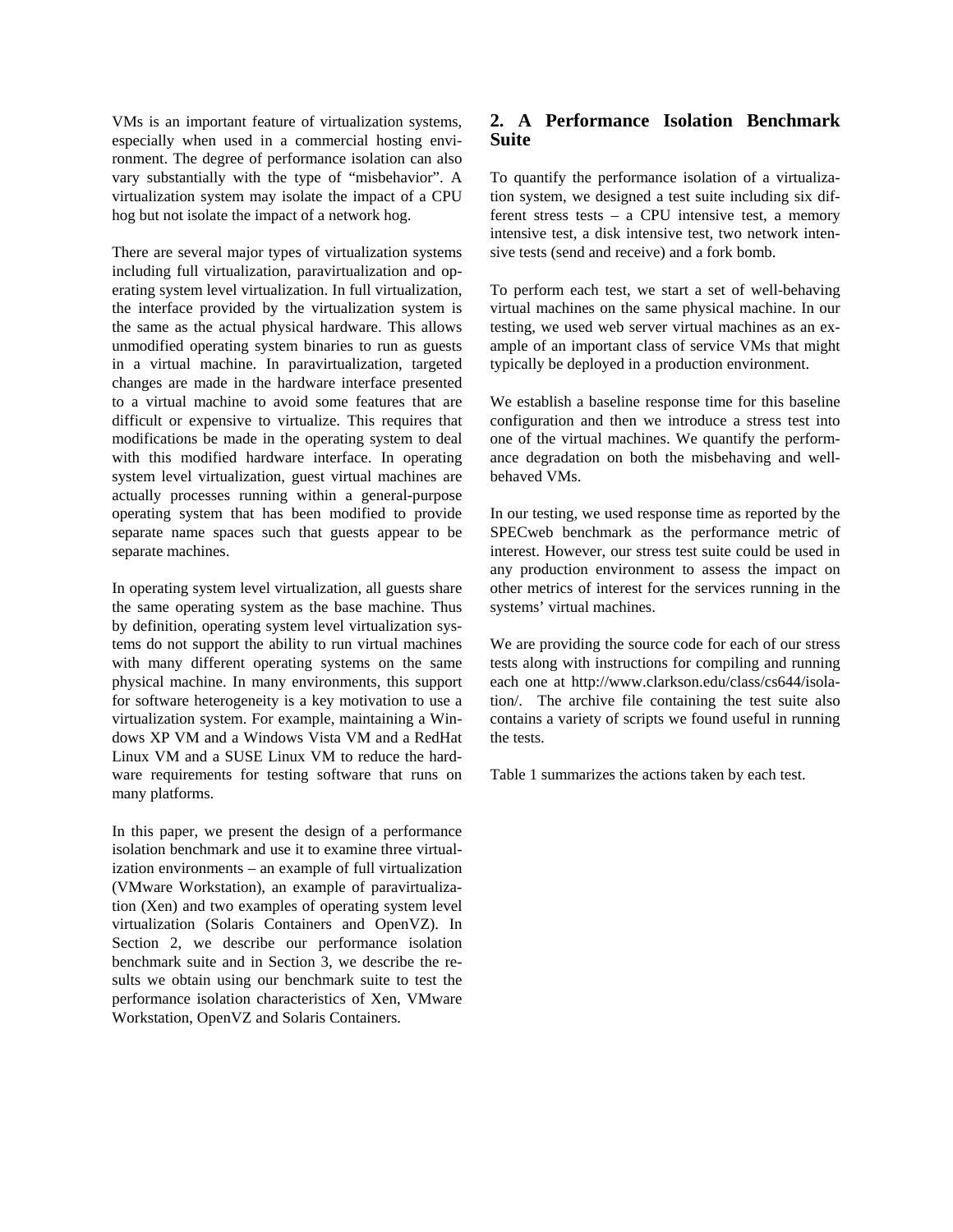| <b>Test</b>                     | <b>Description</b>                                                                                                                           |
|---------------------------------|----------------------------------------------------------------------------------------------------------------------------------------------|
| Memory Intensive                | Loops constantly allocat-<br>ing and touching memory<br>without freeing it.                                                                  |
| Fork Bomb                       | Loops creating new child<br>processes.                                                                                                       |
| <b>CPU</b> Intensive            | Tight loop containing<br>integer arithmetic opera-<br>tions.                                                                                 |
| Disk Intensive                  | Running 10 threads<br>of<br>Iozone each running<br>an<br>alternating read and write<br>pattern (iozone $-i0$ -i1 -r<br>4 -s 100M -t 10 -Rb). |
| Network Intensive<br>(Transmit) | 4 threads each constantly<br>sending 60K sized packets<br>over UDP to external re-<br>ceivers.                                               |
| Network Intensive<br>(Receive)  | 4 threads which each con-<br>stantly read 60K packets<br>over UDP from external<br>senders                                                   |

**Table 1: Description of Individual Stress Tests** 

#### **3. Experience With Our Performance Isolation Benchmark Suite**

In this section, we describe our experience with using our benchmark suite to test the performance isolation characteristics of Xen, VMware Workstation, OpenVZ and Solaris Containers.

## **3.1. Baseline Data**

Before beginning our stress testing, we established some baseline data. Specifically, we ran SPECweb 2005 with 4 Apache web servers each in their own virtual machine. The server VMs were all hosted on a single IBM ThinkCentre with Pentium 4 processor, 1 GB of memory and a gigabit Ethernet card.

We used five different virtualization environments - Xen 3.0 stable, VMware Workstation 5.5, OpenVZ 2.6.18, an early release of OpenSolaris without additional resource controls configured in each container and a more recent build (build 62) with additional resource controls in each container. With Xen and VMware Workstation, we used the same Linux server image with Linux (2.6.12 kernel). With OpenVZ, the Linux kernel version is 2.6.18, which all the guests share. In Xen, VMware Workstation, we assigned each virtual machine 128 MB of memory. In OpenVZ, each guest was configured with the **vzsplit** tool that attempts to divide the machine's resources evenly among a given number of guests and each of the four guests received roughly a quarter of the 1 GB memory or 256 MB.

In SPECweb, additional machines are used as clients. The machines serving as clients in our testing were also IBM Thinkcentres. We used a different physical client to connect to each server virtual machine. Unless otherwise noted, each of our physical clients presented a load of 5 simulated clients.

At this load, all web server instances provided 100% good response time as reported by the SPECweb clients over 3 iterations. These baseline numbers illustrate that the machine is well configured to handle the SPECweb requests. In other words, we are not taxing the system with this load and any degradation in performance seen in the stress tests can be attributed to the stress test itself.

We emphasize that our benchmark suite could be used to quantify the impact on any set of virtual machines not just web servers and not just using SPECweb as the performance metric of interest.

We recommend that a system be configured as would be appropriate for a production environment using whatever number and types of virtual machines give good common case performance. The stress tests can then be run in one of the virtual machines to quantify the degree of performance isolation provided by the system. We report results as a percentage degradation from the baseline configuration. For web servers, using SPEC to report the percentage of requests that receive a response in an acceptable amount of time is an appropriate performance metric. However, other metrics such as throughput or total run time may be appropriate for other types of services.

# **3.2 Stress Tests**

After completing the baseline measurements, we ran a series of tests that stress a variety of system sources including memory, process creation, CPU, disk I/O and network I/O. In these tests, we started web servers in all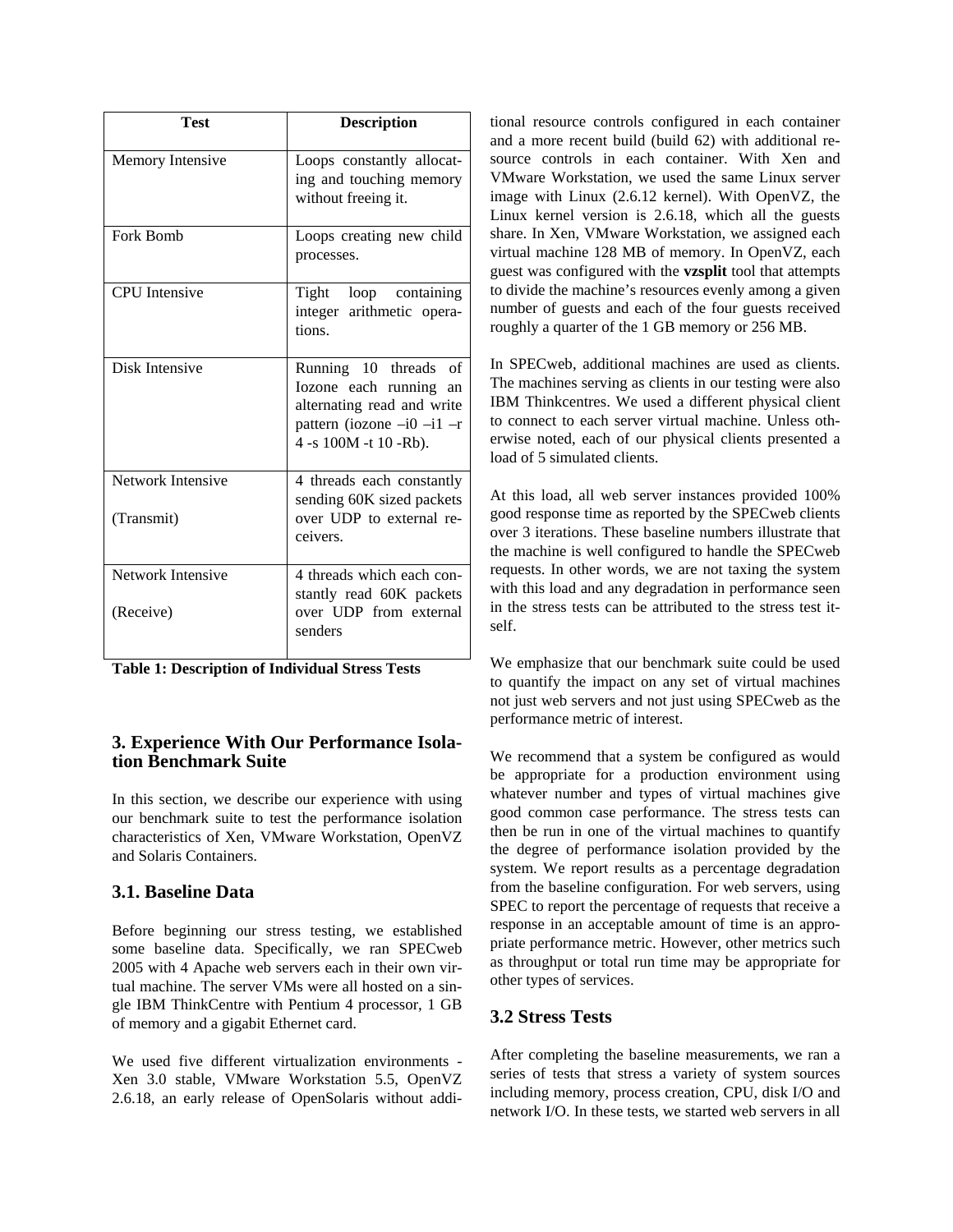four virtual machines, as in the baseline tests, and then in addition ran the stress test in one of the server virtual machines.

#### **3.2.1. Memory Consumption**

The memory stress test loops constantly allocating and touching additional memory. In both Xen and OpenVZ cases, the misbehaving VM did not report results, but all others continued to report nearly 100% good results as before. In the VMware Workstation case, the misbehaving VM survived to report significantly degraded performance (8.7% average good responses) and the other three servers continued to report 100% good response time, as in the baseline.

We ran two configurations of Solaris Containers. First, an installation in which no resource control options were added to the container configurations. Second, an installation in which the following limits were added to the container configurations:

```
add capped-memory 
   set physical=128M 
   set swap=512M 
   set locked=64M 
end
```
This sets the container's physical memory to 128 MB, its maximum swap space to 512MB and the total amount of locked memory to 64 MB.

Without the resource limits in place, none of the Solaris Containers survived to report results. The test effectively shut down all virtual machines – misbehaving and well behaved.

With the resource limits in place, we experienced two different situations that together illustrate the nature of the resource limits nicely. In both situations, the wellbehaved VMs reports a trivial degradation of 0.06%, but the results for the misbehaving VM depends on a slight difference in timing whether we start the memory bomb first or the SPECweb test first. (Note: In general, we tried to start them at approximately the same time.) If we start the memory bomb first, no results will be produced because the web server's memory requirements will be denied. If we start the SPECweb test first, it will report little degradation (0.03%) similar to the well-behaved VMs. In this case, the web server's memory requests are satisfied, but the memory bomb will report insufficient memory errors. We examined the memory bomb program in this second case and found

that its virtual memory consumption was capped at 382 MB.

#### **3.2.2. Fork Bomb**

We used a classic fork bomb test that loops creating new child processes. Under both Xen and VMware Workstation, the misbehaving virtual machine presented no results, but the other three well-behaved containers continued to report 100% (or near 100%) good response time. Under OpenVZ, the well-behaved guests were also protected and even the misbehaving guest survived to report results, but only 12.2% good response times.

For Solaris, we once again tested in two configurations. Without resource controls, results were not reported for any of the four containers. In the second case, we added the following limits to the container<sup>1</sup> configurations:

*set max-lwps=175 set scheduling-class=FSS add capped-cpu set ncpus=0.25 end set cpu-shares=10* 

This sets the scheduler to the fair share scheduler (FSS) and the number of shares for this container to 10. It sets the maximum number of lightweight processes (LWPs) in simultaneous use to 175 and gives this container 25% of the CPU.

As is suggested by this list, one disadvantage of resource controls is the complexity of configuring them properly. For example, we found that if the number of threads (max-lwps) is not set high enough the container would fail to boot. Sun is actively working on making these resource controls easier to use and more integrated with containers [17] [18] [19][20]. More information on available resource control options is available online [21].

With the resource limits in place, the misbehaving VM was still completely unresponsive, but the well-behaved VMs experienced only 0.04% degradation on average.

## **3.2.3. CPU Intensive Test**

 $\overline{a}$ 

Our third test stresses CPU usage with a tight loop containing integer arithmetic operations. All four of our

<sup>&</sup>lt;sup>1</sup> The term zone is sometimes used instead of container.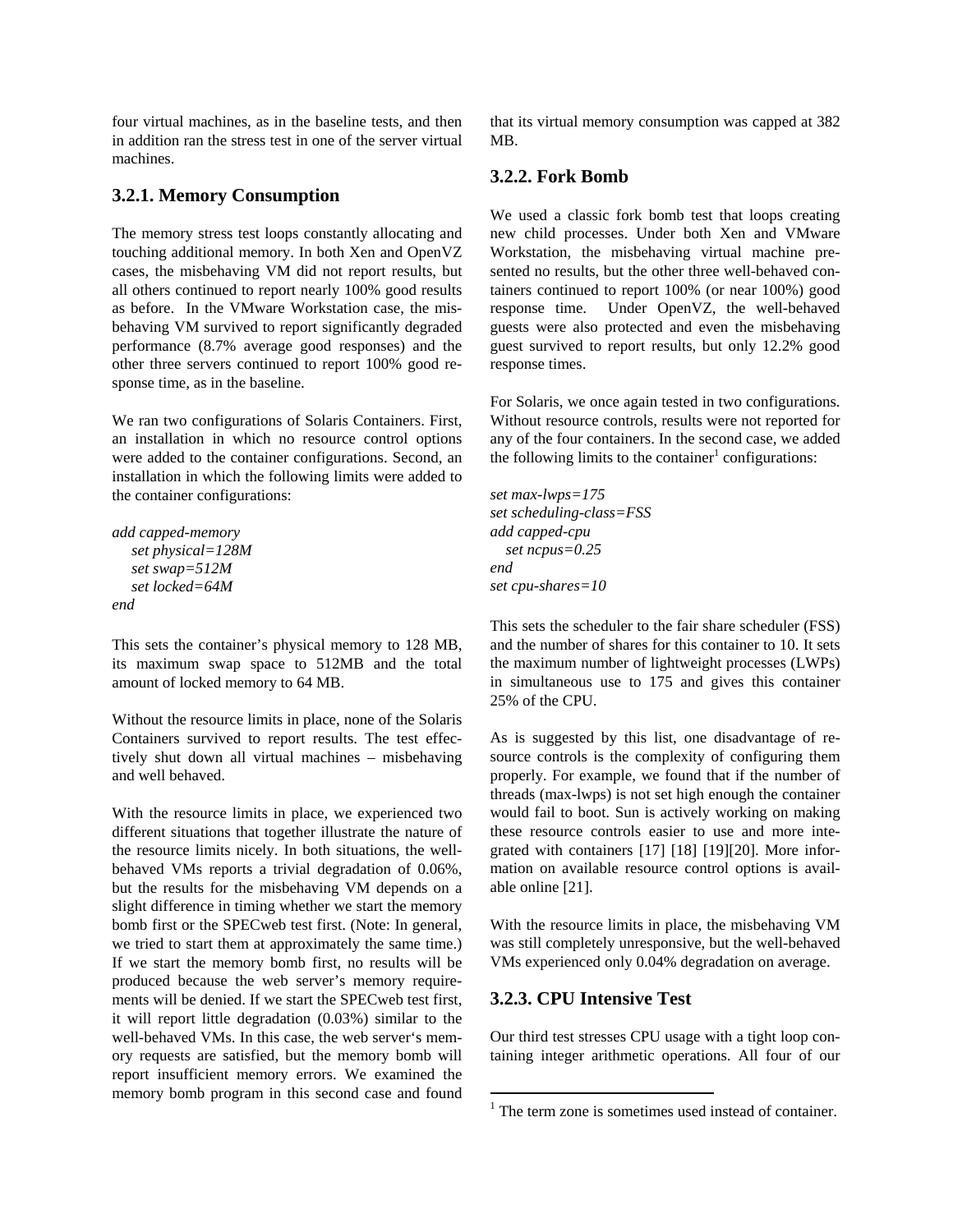virtualization systems performed well on this test – even the misbehaving VMs. We verified on all platforms that the CPU load on the misbehaving server does rise to nearly 100%. We suspect that the normal OS CPU scheduling algorithms are already sufficient to allow the web server sufficient CPU time.

For Solaris, we ran without resource controls and with the same resource controls described in previous sections. With resource controls, there is no degradation for any of the VMs. Interestingly, there was slight degradation in the case with resource controls of 0.06% for the well-behaved VMs and 0.07% for the misbehaving VM.

## **3.2.4. Disk Intensive Test**

For a disk intensive stress test, we chose not to write our own, but rather to use IOzone [9]. Specifically, we ran 10 threads of IOzone each running an alternating read and write pattern (iozone -i0 -i1 -r 4 -s 100M -t 10 -Rb). The results of this test were quite interesting.

On VMware Workstation, 100% good performance was maintained on the three well-behaved VMs. However, the misbehaving VM saw a degradation of 40%.

For Open VZ, the well-behaved and misbehaving VMs saw similar degradation of 2.52% and 2.63% respectively. Although the degradation is relatively minor, there is no evidence of isolation on this test. The situation is similar for Solaris. With and without resource controls, all VMs experience a slight degradation of 1.13 – 1.59%. We are unaware of any configuration options for disk resources in Solaris.

On Xen, the situation was mixed. The misbehaving VM saw a degradation of 12% and the other three VMs were also impacted, showing an average degradation of 1-2%. With Xen's proposed hardware access model, a specialized device driver VM could be written to ensure quality of service guarantees for each client VM [10].

## **3.2.5. Network I/O Intensive Test**

Our last set of stress tests involved a high level of network I/O. We examined both server transmitting and server receiving. For both sets of tests, we used other machines (not the SPECweb servers or clients) as the source or sink of the data.

#### **3.2.5.1. Server Transmits Data**

For the transmitting stress test, we started 4 threads which each constantly sent 60K sized packets over UDP to external receivers. For this test, the results were once again mixed.

Under VMware Workstation, the well-behaved VMs continue to show 100% good response, but the misbehaving VM shows substantial degradation of 53%. For Xen, the well-behaved VMs also show no degradation and the misbehaving VMs shows a slight but repeatable degradation of less than 1%.

For OpenVZ, all VMs experience significant degradation. The misbehaving VM experiences almost 29% degradation, while the well-behaved VMs fare almost as poorly with an average degradation of 21.3%. Once again, this is evidence of weak isolation.

On Solaris with no resource controls, a degradation of 3.53% to 4.2% is reported for all VMs. We then used the resource controls described in other sections, but no network specific controls. Here the overall degradation is quite low (1.0% for the well-behaved VMs and 0.93% for the misbehaving VM), but no evidence of isolation.

#### **3.2.5.2. Server Receives Data**

Finally, for the receiving stress test, we started 4 threads that each constantly read 60K packets over UDP from external senders.

The results for this test are the most varied. For OpenVZ, none of the 4 VMs survived to report any results. While on VMware Workstation, the opposite occurred - all four VMs retained 100% good response. We did not even see degradation on the misbehaving VM as we did in the sender transmit case. One hypothesis is that for VMware workstation, in the face of network contention, the incoming packets are simply dropped before they impact any of the four web servers. We did not collect additional data to prove or disprove this hypothesis. In the OpenVZ case, however, it is clear that the incoming packets are indeed creating interference.

For Xen, the misbehaving VM and the well-behaving VMs are similarly affected with a very slight degradation of 0.03-0.04%.

Solaris presents the most surprising results. With no resource controls, a degradation of 1.24% to 1.67%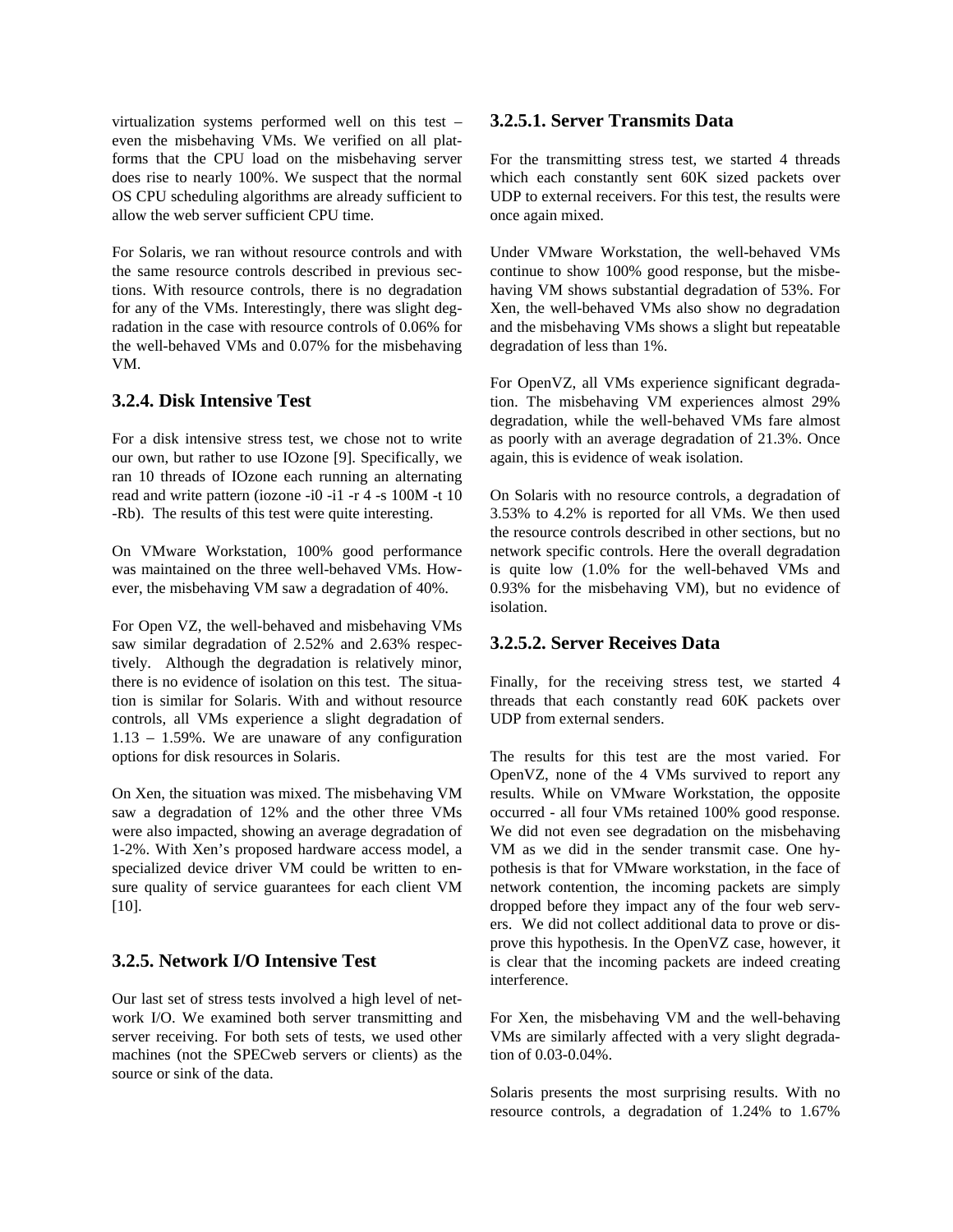|                                                     | <b>VMware</b><br><b>Workstation</b> |                | <b>Xen</b>       |                | <b>OpenVZ</b>  |                |
|-----------------------------------------------------|-------------------------------------|----------------|------------------|----------------|----------------|----------------|
|                                                     | <b>Good</b>                         | <b>Bad</b>     | <b>Good</b>      | <b>Bad</b>     | <b>Good</b>    | <b>Bad</b>     |
| <b>Memory</b>                                       | $\overline{0}$                      | 91.30          | 0.03             | <b>DNR</b>     | $\theta$       | <b>DNR</b>     |
| Fork                                                | $\overline{0}$                      | <b>DNR</b>     | 0.04             | <b>DNR</b>     | 0.01           | 87.80          |
| <b>CPU</b>                                          | $\overline{0}$                      | $\overline{0}$ | 0.01             | $\overline{0}$ | $\overline{0}$ | $\overline{0}$ |
| <b>Disk</b><br><b>Intensive</b>                     | $\boldsymbol{0}$                    | 39.80          | 1.67             | 11.53          | 2.52           | 2.63           |
| <b>Network</b><br><b>Server</b><br><b>Transmits</b> | $\overline{0}$                      | 52.9           | $\boldsymbol{0}$ | 0.33           | 21.3           | 28.97          |
| <b>Network</b><br><b>Server</b><br><b>Receives</b>  | $\overline{0}$                      | $\overline{0}$ | 0.04             | 0.03           | <b>DNR</b>     | <b>DNR</b>     |

**Table 2: Summary of Stress Test Results** Percent of degradation in good response rate. For each test, the percent degradation for both the bad or misbehaving VM is shown, as well as, the average degradation across the three good or well-behaving VMs. DNR indicates the SPECweb client reported only an error and no actual results because of the unresponsiveness of the server it was testing.

degradation is reported for all VMs. We then used a later build of Solaris with the resource controls described in other sections, but no network specific controls. In this case, the results for the misbehaving and well-behaved VMs are once again similar to each other. However, this time a very high degradation of about 92% is reported for all VMs. In discussions with engineers at Sun, we were unable to find the root of cause this difference in time for the publication of this paper.

In addition, we tried using some network controls using a tool called **ipqosconf.** However, after adding the desired rules, the system became unstable (a continual loop of crashing and automatically rebooting). One hypothesis is that the recent work on IP instances may have caused a bug in the ipqos module. We were using a pre-release version of Open Solaris (build 62) to get the most up-to-date resource controls and this problem may be fixed in later releases.

## **3.3 Summary of Results**

We collect our results in Tables 2 and 3. Table 2 reports the results for VMware Workstation, Xen and OpenVZ. Table 3 reports results for the two Solaris configurations. For each test, we report the percent degradation in good response rate for both the misbehaving or bad VM and the average for the three well-behaving or good VMs.

Both tables illustrate is the importance of considering multiple types of "misbehavior" when evaluating the performance isolation properties of a virtualization system. If we looked only at the CPU intensive test results, our conclusions would be different than if we considered the disk and network intensive tests or the memory intensive and fork bomb tests.

From the first column of Table 2, it is clear that VMware Workstation completely protects the wellbehaved VMs under all stress tests. Its performance is sometimes substantially lower for the misbehaving VM. This is likely due to the architectural differences between Xen and VMware Workstation. The virtual machine monitor in the VMware Workstation runs hosted on top of a general-purpose operating system, while the virtual machine monitor in Xen runs directly on the hardware with no intervening software layer. We would expect degradation for the misbehaving VM to be lower using a non-hosted version of VMware such as VMware ESX Server.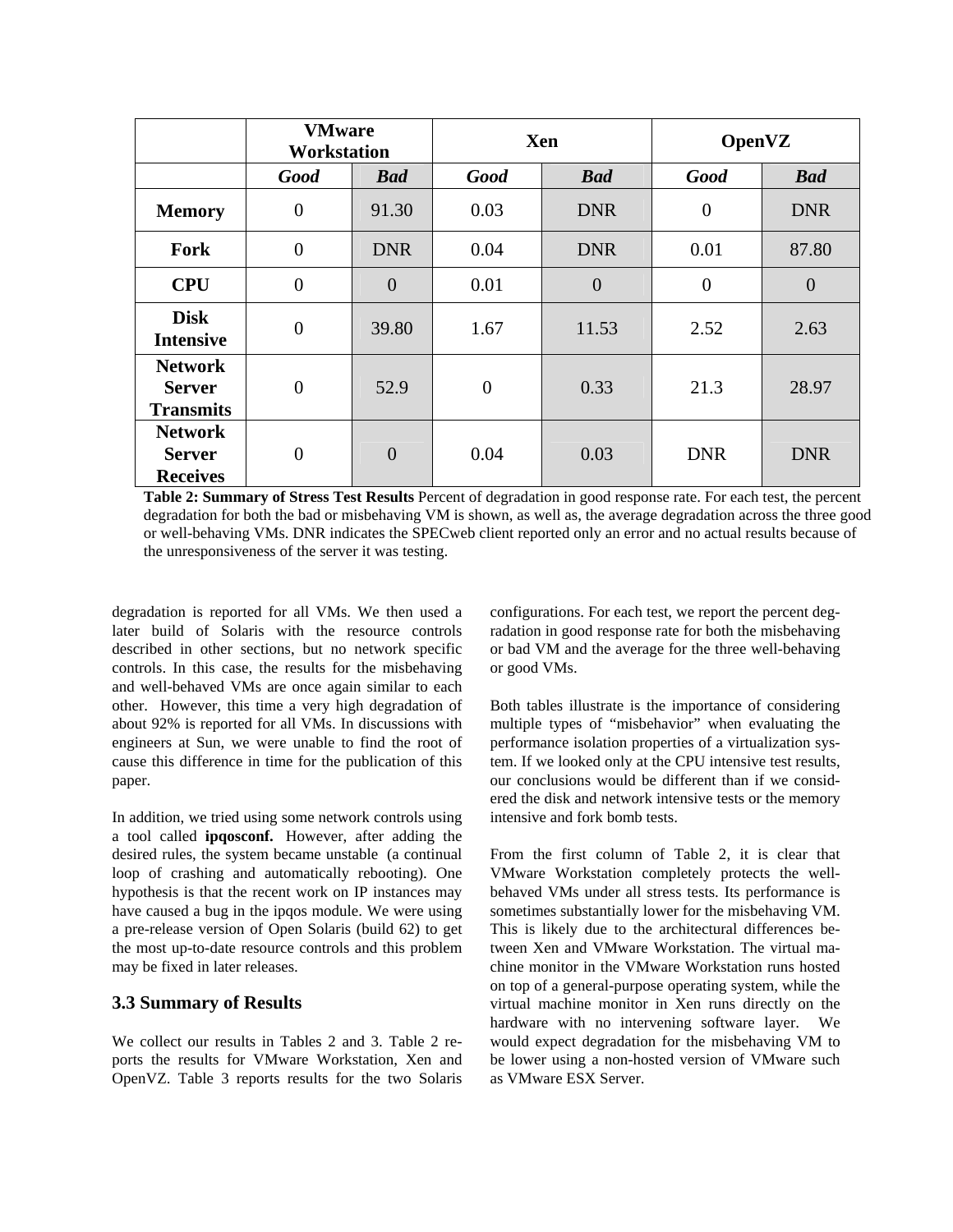|                                                     |             | <b>Solaris</b>              | <b>Solaris</b>           |              |  |
|-----------------------------------------------------|-------------|-----------------------------|--------------------------|--------------|--|
|                                                     |             | (Without resource controls) | (With resource controls) |              |  |
|                                                     | <b>Good</b> | <b>Bad</b>                  | <b>Good</b>              | <b>Bad</b>   |  |
| <b>Memory</b>                                       | <b>DNR</b>  | <b>DNR</b>                  | 0.06                     | $0.03$ / DNR |  |
| Fork                                                | <b>DNR</b>  | <b>DNR</b>                  | 0.04                     | <b>DNR</b>   |  |
| <b>CPU</b>                                          | $\theta$    | $\overline{0}$              | 0.06                     | 0.07         |  |
| <b>Disk</b><br><b>Intensive</b>                     | 1.48        | 1.23                        | 1.59                     | 1.13         |  |
| <b>Network</b><br><b>Server</b><br><b>Transmits</b> | 4.20        | 3.53                        | 1.00                     | 0.93         |  |
| <b>Network</b><br><b>Server</b><br><b>Receives</b>  | 1.24        | 1.67                        | 92.73                    | 92.43        |  |

**Table 3: Summary of Stress Test Results** Percent of degradation in good response rate. For each test, the percent degradation for both the bad or misbehaving VM is shown, as well as, the average degradation across the three good or well-behaving VMs. DNR indicates the SPECweb client reported only an error and no actual results because of the unresponsiveness of the server it was testing.

Xen also protects the well-behaved VMs very well. The average degradation for the disk intensive case is the worst at 1.67%. One thing that this table highlights, however, is a slight but consistent degradation on most tests.

OpenVZ has a mixed record. It clearly demonstrates isolation on the memory intensive test and the fork bomb test. In the CPU test, no VM showed any degradation. In the other tests, however, the well-behaving VMs suffered the same degradation in performance as the misbehaving VM.

Solaris also has somewhat of a mixed record. Without resource controls, there is no evidence of isolation on any test, although overall degradation is quite low in many cases  $\ll 5\%$  degradation on 4 of the 6 tests). With resource controls, there is clear isolation for the fork bomb test. Similarly, for the memory intensive tests, isolation of the well-behaved VMs is achieved. However for the disk intensive and network intensive tests, the results continue to demonstrate poor isolation and in the case of the network server receive test, the degradation is substantial. Resource controls also continue to be somewhat confusing and difficult to configure properly. Work is on-going to develop new resource controls and to make them easier to use. . However, our experiences suggest that it takes longer to retrofit isolation of all resources -- disk, network (incoming and outgoing), memory, CPU, etc. -- into a general purpose OS than to add it in clearly defined virtualization layers.

Operating system level virtualization has advantages that appear in other situations, like ease of creating a new VM and the ability to create more VMs than would be possible with Xen or VMware Workstation (e.g. 8192 VMs on the same system). However, this may in part lead to the resource isolation problem. If resources are committed when a VM is created, it is easier to guarantee those resources despite the actions of others. However, committing resources at creation time also limits the number of VMs that can be created. In an environment where all VMs are under the same administrative control, this may be a reasonable trade-off.

#### **4. Future Work**

We would like to evaluate other virtualization systems with our benchmark suite especially VMware ESX Server. Similarly, we would like to continue to track resource controls that are added to Solaris and OpenVZ. For example, evaluating network and disk resource controls as they become more widely available. We would like to evaluate some other isolation methods that are more appropriate to larger systems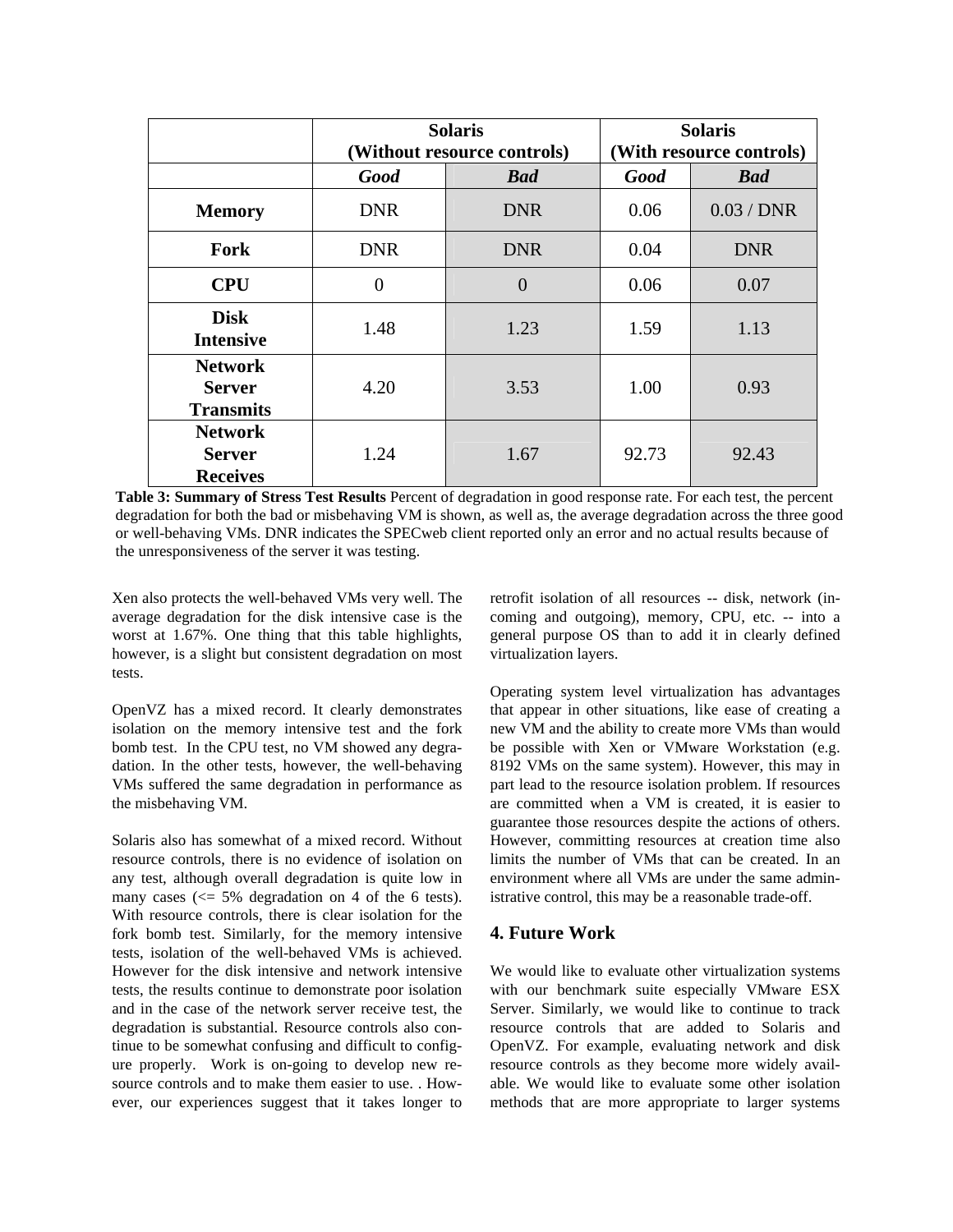such as assigning dedicated processors or network interfaces to each guest VM. We will continue to post new results to http://www.clarkson.edu/class/cs644/isolation as we have them and welcome suggestions for additional experiments using this infrastructure.

## **5. Conclusions**

As virtualization systems for commodity platforms become more and more common, the importance of benchmarks that compare virtualization environments increases. The issue of isolation from misbehaving VMs is an important one to consider, especially for a commercial hosting environment.

We have demonstrated the importance of having a performance benchmark suite that considers multiple types of "misbehavior". We have designed such as suite and present results we obtained from using it to compare VMware Workstation, Xen, OpenVZ and Solaris Containers.

Our results highlight differences between major classes of virtualization systems – full virtualization like VMware Workstation, paravirtualization like Xen and operating system level virtualization like Solaris Containers and OpenVZ. Full virtualization completely protected the well-behaved VMs in all of our stress tests. Paravirtualization offers excellent resource isolation as well. In our Xen tests, the well-behaved VMs suffered at most a 1.7% degradation for the disk intensive test with many other tests showing only slight, but repeatable degradation.

With operating system level virtualization the need for resource controls, either as a default or through proper configuration, was clear. Without them, well-behaved and misbehaving workloads both suffered. Strong resource isolation clearly can be added to operating system level virtualization. As in the case of Solaris and OpenVZ, the operating system can be modified to implement new resource scheduling algorithms that enforce resource isolation across VMs. When resource controls were available and used properly, only slight degradation, not significant enough to cause noticeable changes in response time or usability, was observed.

Our benchmark suite is available at http://www.clarkson.edu/class/cs644/isolation/.

## **6. Acknowledgements**

We would like to thank Jeff Victor at Sun who went out of his way to help us identify appropriate resource control settings to use when configuring Solaris Containers. Thanks also to Sean Hogan, Jerry Jelinek, Tariq Magdon-Ismail, and Todd Clayton from Sun for their suggestions and comments. We would also like to thank Hermant Gaidhani from VMware for helping to obtain permission to publish the VMware results.

# **7. References**

[1] R. Creasy IBM Journal of Research and Development. Vol. 25, Number 5. Page 483. Published 1981. The Origin of the VM/370 Time-Sharing System.

[2] IBM's zOS Operating System, http://www-03.ibm.com/servers/eserver/zseries/zos/, Accessed April 2007.

[3] K. Fraser, S. Hand, T. Harris, I. Leslie, and I. Pratt. The Xenoserver Computing Infrastructure. Technical Report UCAM-CL-TR-552, University ofCambridge, Computer Laboratory, Jan. 2003.

[4] S. Hand, T. Harris, E. Kotsovinos, and I. Pratt. Controlling the XenoServer Open Platform, April 2003.

[5] A. Whitaker, M. Shaw, S. Gribble. Scale and Performance in the Denali Isolation Kernel. Proceedings of the 5th Symposium on Operating Systems Design and Implementation (OSDI 2002), , pages 195-210, Boston, MA, USA, December 2002.

[6] P. Barham, B. Dragovic, K. Fraser, S. Hand, T. Harris, A. Ho, R. Neugebauer, I. Pratt and A. Warfield. Xen and the Art of Virtualization. Proceedings of the 19th ACM symposium on Operating Systems Principles, pp 164-177, Bolton Landing, NY, USA, 2003

[7] B. Clark, T. Deshane, E. Dow, S. Evanchik, M. Finlayson, J. Herne and J. Matthews. Xen and the Art of Repeated Research. Proceedings of the USENIX 2004 Annual Technical Conference, FREENIX Track, pp. 135-144, June 2004.

 [8] SPECweb 2005, http://www.spec.org/web2005, Accessed January 2007.

 [9] IOzone, http://www.iozone.org, Accessed January 2007.